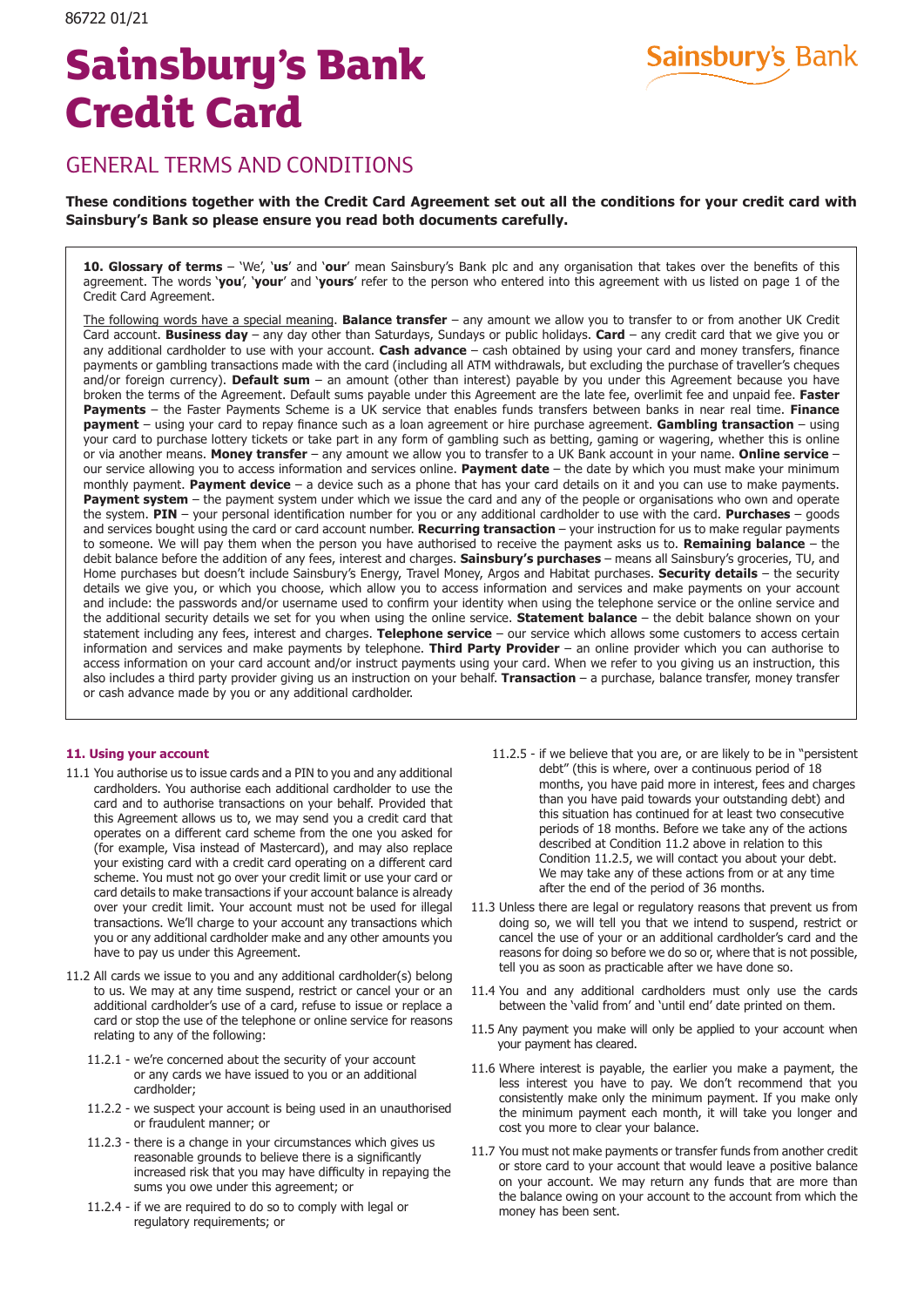11.8 If you use the telephone service or the online service, we'll let you know what you can use the service for. When you use these services, we may ask you to provide some of your security details.

#### **12. Making and stopping payments**

- 12.1 The authorisation of a transaction can include authorising any single transaction, a series of recurring transactions (including transactions for an indefinite period) or pre-authorising a future transaction of a certain or uncertain amount. A transaction will be regarded as authorised by you or an additional cardholder where you or an additional cardholder:
	- 12.1.1 authorise the transaction by following whatever instructions are provided by the merchant;
	- 12.1.2 insert your card and provide the appropriate PIN and make a request for a cash advance at an ATM;
	- 12.1.3 make a request for a cash advance at any bank counter;
	- 12.1.4 provide your card details to us or our representative and request a balance transfer, cash advance or money transfer from your account;
	- 12.1.5 hold your card or payment device next to a contactless terminal; or
	- 12.1.6 provide us with your security details and instruct us to carry out the transaction.
- 12.2 Your card may have a contactless function. This function allows you to pay for low value purchases without entering a PIN or signing a sales voucher. We'll tell you about maximum transaction limits for contactless payments when you receive your card. You can also find further information about contactless on our website or by calling us.
- 12.3 Authorisation for a transaction may not be withdrawn (or revoked) by you or an additional cardholder after the time it is received. However, if you wish to cancel payments made on a regular basis using your card, such as magazine subscriptions, you can ask us to stop the payment no later than the close of business on the business day before the payment is due to take place. We also advise you to contact the person you make the payment to so that they don't keep trying to take the payment. You'll need to contact them if you want to cancel your agreement with them in any case, as we cannot do that for you. You'll also need to tell anyone you make regular payments to if your account is closed or your card number changes, otherwise they may not be able to collect your payments. If you miss a payment for this reason, we'll not be liable to you for any loss you suffer as a result.
- 12.4 A transaction will be applied to your account as follows:
	- 12.4.1 for purchases and ATM transactions, at the time we receive the transaction instruction from the payment scheme;
	- 12.4.2 for balance transfers and money transfers, we need to approve your request. Once your request is approved we'll transfer the agreed amount from your account the same day. We'll use the Faster Payment scheme if it is available and the bank or lender you are making the transfer to is a member of the scheme. The payment will reach the other lender by the end of the next business day at the latest;
	- 12.4.3 for other transactions communicated directly to us, at the time you or an additional cardholder asks us to complete the transaction;
	- 12.4.4 if a transaction instruction or request is received on a non-business day or after 5pm on a business day, the transaction instruction or request will be deemed to have been received by us on the following business day.
- 12.5 We may refuse to carry out an instruction from you to make a transaction:
	- 12.5.1 for any of the reasons set out in 11.2;
	- 12.5.2 if the amount of the transaction would cause your account to go over your credit limit;
	- 12.5.3 if we have reasonable grounds to believe that you are (or an additional cardholder is) acting in breach of this agreement;
- 12.5.4 if we believe that a transaction is potentially suspicious or illegal (for example, if we believe that a transaction is being made fraudulently); or
- 12.5.5 because of errors, failures (whether technical or otherwise) or refusals by merchants, payment processors or payment schemes processing transactions.
- 12.6 We may also refuse to pay a transaction, or refuse to allow you to make a payment into your account, if we reasonably believe that doing so might cause us to breach a legal requirement or might expose us to action from any government or regulator. In addition, we may decide not to process payments to or from a limited number of countries, or allow you to make card payments there.
- 12.7 We may not be able to carry out your request for a balance transfer or money transfer if the bank or lender you are making the transfer to is not a member of the Faster Payment scheme.
- 12.8 If we refuse to authorise a transaction under 12.5 or 12.6 or are unable to make a transfer under 12.7, provided it would not be unlawful for us to tell you why we refused to authorise the transaction or are unable to make the transfer, we will do so as soon as practicable after we have refused the transaction either orally or in writing depending on the nature of the transaction being made. Where relevant, we will also give you details of any factual errors which caused us to refuse the transaction and what you can do to correct them. You may also contact us to find out why we have refused a transaction or to correct any information we hold and which may have caused us to refuse to authorise a transaction, on the Customer Services number shown on your monthly statement.
- 12.9 We are not liable for failing to make a transfer if the bank or lender you are making the transfer to is not a member of the Faster Payment scheme.
- 12.10If we can't make the transfer using the Faster Payment scheme then you can contact us to see if there is any other method available to make the transfer.

#### **13. Refunds**

- 13.1 You may be entitled (depending on the circumstances) to claim a refund in relation to transactions where:
	- 13.1.1 the payments were made to a retailer in the European Economic Area;
	- 13.1.2 the transactions were not authorised under this Agreement;
	- 13.1.3 we are responsible for a transaction which was incorrectly executed and you or an additional cardholder notified us in accordance with condition 15; or
	- 13.1.4 a pre-authorised transaction did not specify the exact amount at the time of its authorisation and the amount charged by a supplier is more than you or an additional cardholder could reasonably have expected taking into account normal spending patterns on the card or the circumstances of the transaction.
- 13.2 You may be entitled to redress if we fail to execute a transaction within our advertised timescales provided that you notify us in accordance with condition 15 below within 13 months of the date of the transaction.
- 13.3 A claim for a refund in the circumstances set out in 13.1.4 above will not be accepted if:
	- 13.3.1 you gave your specific consent to the transaction in accordance with condition 12;
	- 13.3.2 the amount of the transaction was made available to you or an additional cardholder at least 4 weeks before the transaction date;
	- 13.3.3 it is made more than 8 weeks after being applied to your account.
- 13.4 In the circumstances set out in 13.3 above, you must give us any information we reasonably request. We may share this information with third parties investigating your claim. We will complete our investigations within ten business days of your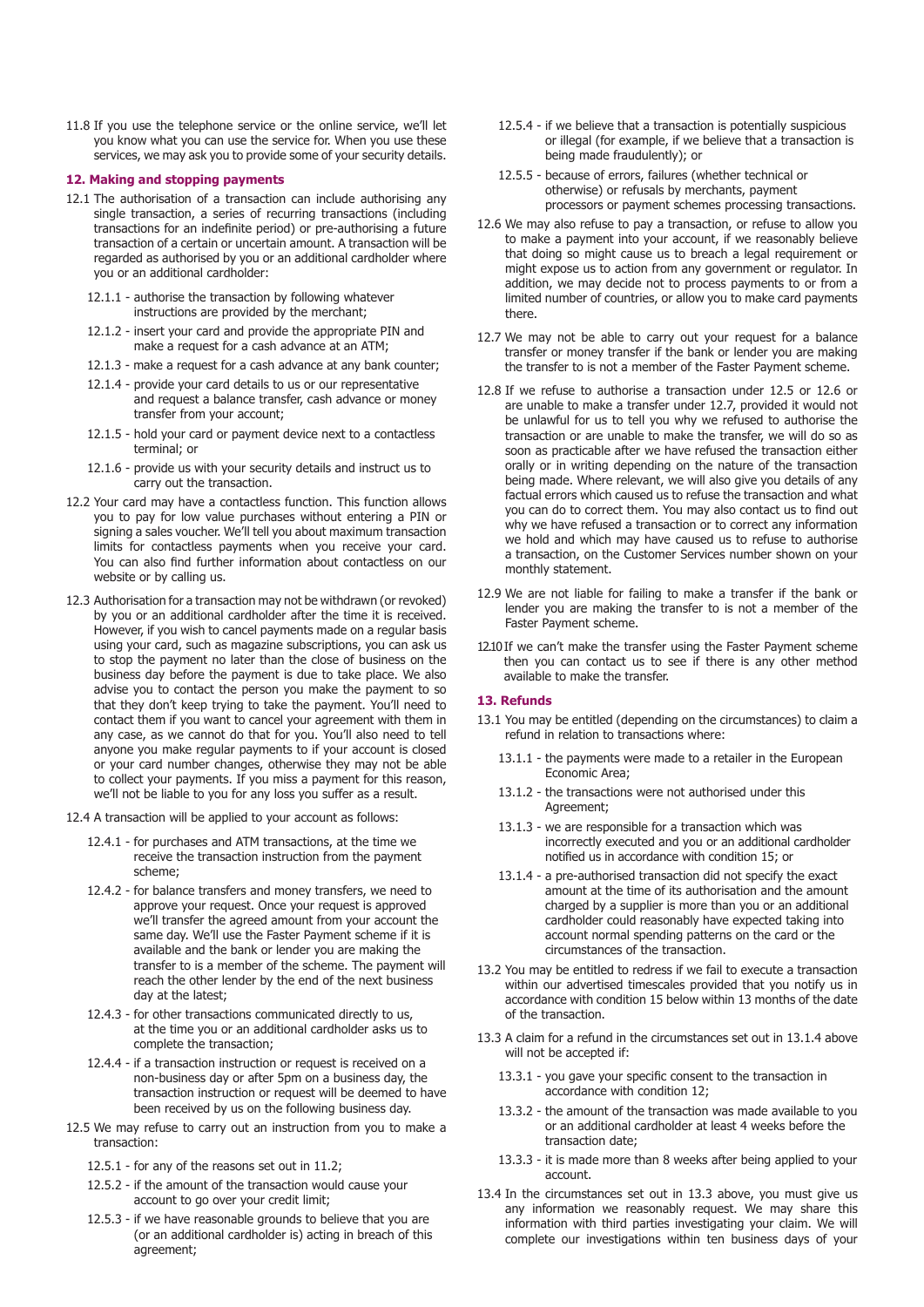claim (or within ten business days of receipt of the information we request) and then either refund you or tell you why we have refused your claim.

#### **14. Security**

14.1 We'll never:

- ask you to provide us with your online banking password on the phone, by emailing us or through any other non-secure channels;
- ask you to transfer money to a new account for fraud reasons, even if it is in your name;
- send an email with a link to a page which asks you to enter your online banking log-in details;
- ask you to carry out a test transaction online.

Subject to condition 19, you must not provide any of these details to anyone else.

- 14.2 You and any additional cardholders must sign your cards as soon as you get them. You must make sure that you and any additional cardholders:
	- keep the card safe and keep the PIN and other security information secret;
	- don't allow anyone else to use your card, PIN or other security information, unless they are a third party provider; and
	- don't write down or record your PIN or other security information without disguising it.
- 14.3 Our online service is secure. You must always use the sign off facility when you are finished and never leave your machine unattended while you are signed in. As a security measure, if you have not used the site for more than a specified period of time we will ask you to sign in again.

#### **15. Lost and stolen cards and unauthorised or incorrectly executed payments**

15.1 If you:

- see a transaction on your account that you don't recognise or see a transaction on your Account that was not correctly made; or
- believe your card, PIN, card details or security details have been lost or stolen,

you must contact us immediately by calling us.

- 15.2 You will not have to pay us any money for any loss caused by the use of your card, PIN, card details or security details where they have been used without your authority to enter into a distance contract, for example, if a card is used to make a fraudulent online, telephone or mail order purchase. This is subject to the following exceptions:-
	- If details of your PIN have been disclosed to others you will be held responsible for all PIN based transactions.
	- If you have acted fraudulently (in some cases, we will need you to give us confirmation or evidence that you have not authorised a transaction).
- 15.3 You will also not be liable if someone uses your card or card details where the card is used before you have received it.
- 15.4 Additionally, in relation to our online service:
	- If you're a victim of fraud through our online service and you have not disclosed your account credentials to anyone else we guarantee that you won't lose any money on your accounts and will always be reimbursed in full, subject to condition 19.
	- Unless you are a victim of fraud, or the payment transaction is incorrectly executed, you are responsible for all instructions and other information sent using your security details.
	- We don't accept responsibility for any loss you or anybody else may suffer because instructions or information you send us are sent in error, fail to reach us, or are distorted - unless you have been the victim of fraud.
- 15.5 If you find any card after you report it under condition 15.1, you must destroy it.

15.6 Telephone service - if you think that someone else knows any of your security details, you must tell us as soon as you can by calling us. You must give us any help we think is necessary to try to find out who might have used your security details.

**Sainsbury's Bank** 

- 15.7 Online service If you think that someone else knows your security details, you must change your password and additional security details online as soon as possible, subject to condition 19. If you have difficulty changing them online, just call us. You can give the Helpdesk your username if you phone them to change your password or additional security details.
- 15.8 We may contact you if we suspect fraudulent transactions on your Card. If we contact you, we will always check that we are speaking with the right person by asking you security questions related to your account. We will never ask you for your Card details, passwords or other security details.

#### **16. Changes**

- 16.1 You must let us know if your circumstances change in a way which we might not otherwise know about, and which is likely to change our assessment of your financial standing. Examples of such changes in your circumstances include if you lose your job, your income significantly reduces for whatever reason, or if you are off work due to long term sickness or injury.
- 16.2 We can change the terms of this agreement if one of the following reasons applies:
	- a) we reasonably believe that it is in your best interests to do so; or
	- b) to reflect changes to the law, regulations or codes of practice, a decision made by, or requirement of a court or ombudsman, regulator or similar body; or
	- c) to reflect changes to the way we look after your account, or credit card accounts generally (including changes to the technology we use) because of the steps we have taken to modernise or improve our systems for managing those accounts or reasons outside our control; or
	- d) to correct any administrative or system related errors; or
	- e) we take over, take control or buy another bank or organisation offering similar services or we are taken over or our business is bought by another bank or organisation offering similar services and the change will allow us to use the best systems available for managing credit card accounts generally and or so our customers and customers of the other bank or organisation are treated in a similar way if they are in similar categories.

Where we refer to 'changes' above we mean changes we know will happen or we reasonably believe will happen, or changes which have already taken place.

- 16.3 If we decide to change a term of this agreement we will tell you at least 7 calendar days before the change, unless the change is to your disadvantage, in which case we will give you 30 calendar days' notice of any such change.
- 16.4 We'll let you know about any benefits we may offer along with your account. We may change, withdraw or suspend these benefits at any time by giving you reasonable notice.

#### **17. How we limit our liability**

- 17.1 We always try to provide a high level of service. However, we'll not be liable for any loss, costs, claims or expenses arising from any abnormal and unforeseeable circumstances beyond our control. This includes but is not limited to:
	- any consequences which would have been unavoidable despite all efforts to the contrary; or
	- our compliance with legal and regulatory requirements.

#### **18. Additional cardholders**

18.1 You must pay for all transactions made by any additional cardholder. This applies even if the additional cardholder makes you break this agreement. We may give any additional cardholder information about your account.